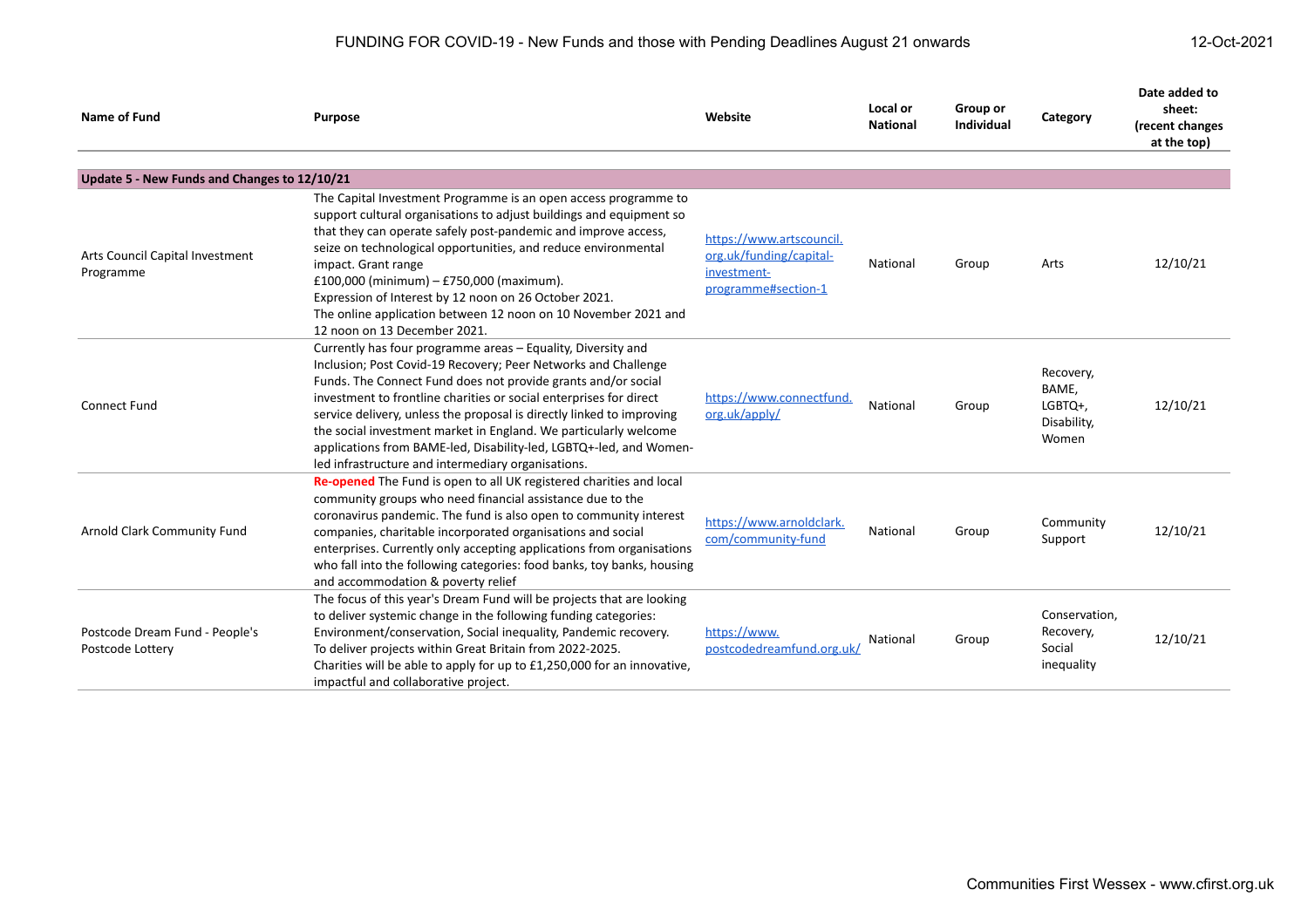| Name of Fund                                                                       | <b>Purpose</b>                                                                                                                                                                                                                                                                                                                                                                                                                                                                                                                                                                                                                                                | Website                                                                                                                                                                                 | Local or<br><b>National</b> | Group or<br><b>Individual</b> | Category                  | Date added to<br>sheet:<br>(recent changes<br>at the top) |
|------------------------------------------------------------------------------------|---------------------------------------------------------------------------------------------------------------------------------------------------------------------------------------------------------------------------------------------------------------------------------------------------------------------------------------------------------------------------------------------------------------------------------------------------------------------------------------------------------------------------------------------------------------------------------------------------------------------------------------------------------------|-----------------------------------------------------------------------------------------------------------------------------------------------------------------------------------------|-----------------------------|-------------------------------|---------------------------|-----------------------------------------------------------|
| The Partner-Up Fund - Take Note                                                    | Groups of arts and non-arts organisations working together for an<br>innovative arts-for-social-change project. The Fund has been inspired<br>by, and has been created to help capitalise on, the momentum and<br>necessity for change prompted by Covid-19. Groups of organisations<br>with a shared idea for an innovative arts-for-social-change project<br>are invited to apply for funding of up to £30,000 per project. To be<br>eligible to apply for this funding, partnership groups must already<br>have secured at least 10% of the total cost of the project from other<br>sources. Expression of Interest deadline: Friday 19th November<br>2021 | https://www.wetakenote.<br>org/partner-up                                                                                                                                               | National                    | Group                         | Arts                      | 12/10/21                                                  |
| <b>Small Grants Programme - Theatres</b><br>Trust - Supported by The Linbury Trust | The Small Grants scheme offers small capital improvements grants of<br>up to £5,000 for theatres run by charities and not-for-profit groups<br>that will make a big impact to a theatre's resilience, sustainability or<br>accessibility. This can include works to make theatres Covid-secure<br>and ready to reopen.                                                                                                                                                                                                                                                                                                                                        | http://www.theatrestrust.<br>org.uk/smallgrants                                                                                                                                         | National                    | Group                         | Theatres, Arts            | 12/10/21                                                  |
| Capital Investment Programme - Arts<br>Council                                     | Capital expenditure to support cultural organisations to adjust<br>buildings and equipment so that they can operate safely post-<br>pandemic, improve access, seize on technological opportunities, and<br>reduce environmental impact. £100,000 (minimum) - £750,000<br>(maximum)<br>The online Expression of Interest form will be open between 12 noon<br>on 5 October 2021 and 12 noon on 26 October 2021                                                                                                                                                                                                                                                 | https://www.artscouncil.<br>org.<br>uk/sites/default/files/downl<br>oad-file/Capital%<br>20Investment%<br>20Programme%<br>20guidance%20for%<br>20applicants.%<br>20September%202021.pdf | National                    | Group                         | Arts                      | 29/9/21                                                   |
| Update 4 - New Funds and Changes to 23/9/21                                        |                                                                                                                                                                                                                                                                                                                                                                                                                                                                                                                                                                                                                                                               |                                                                                                                                                                                         |                             |                               |                           |                                                           |
| <b>Community Grants - HCC</b><br>Connect4Communities                               | Further grants are now available as part of the new COVID Local<br>Support Grant Scheme (totalling £112,000) funded by the<br>Department for Work and Pensions. Community grants help people,<br>especially families with children, to access necessities like food and<br>fuel.                                                                                                                                                                                                                                                                                                                                                                              | https://www.hants.gov.<br>uk/socialcareandhealth/chil<br>drenandfamilies/connectfor Local<br>communities/communitygr<br>ants                                                            |                             | Group                         | Individuals and<br>groups | 23/9/21                                                   |
| Loneliness Engagement Fund - UK Gov                                                | The Loneliness Engagement Fund provides small grants between<br>£15,000 and £50,000 to organisations who can engage with target<br>groups at high risk of loneliness. The objective is to reach the groups<br>in England most affected by loneliness during COVID-19 with<br>communications and engagement activity that will help reduce<br>feelings of stigma, and encourage people to take steps to help<br>themselves and others.<br><b>Deadline noon Wednesday 13 October</b>                                                                                                                                                                            | https://www.gov.<br>uk/government/publication<br>s/loneliness-engagement-<br>fund                                                                                                       | National                    | Group                         | Loneliness                | 23/9/21                                                   |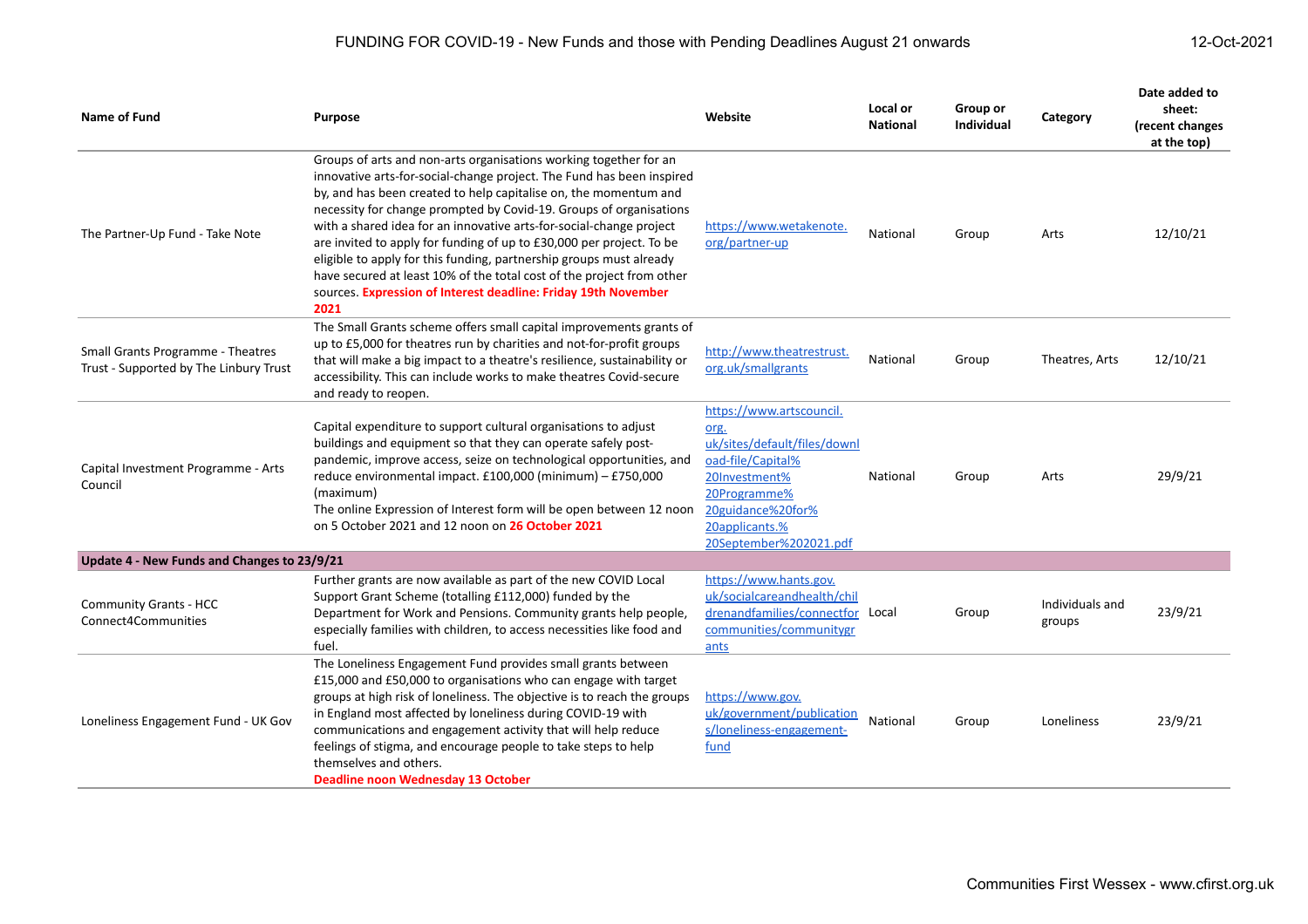| Name of Fund                                                                                                                | <b>Purpose</b>                                                                                                                                                                                                                                                                                                                                                                                                                                                                       | Website                                                                                                                       | Local or<br><b>National</b> | Group or<br><b>Individual</b> | Category              | Date added to<br>sheet:<br>(recent changes<br>at the top) |
|-----------------------------------------------------------------------------------------------------------------------------|--------------------------------------------------------------------------------------------------------------------------------------------------------------------------------------------------------------------------------------------------------------------------------------------------------------------------------------------------------------------------------------------------------------------------------------------------------------------------------------|-------------------------------------------------------------------------------------------------------------------------------|-----------------------------|-------------------------------|-----------------------|-----------------------------------------------------------|
| Return to Play: Active Together - Sport<br>England                                                                          | September 2021 an additional £5m of lottery funding has been made<br>available to continue supporting clubs and local organisations to set<br>up and run their own crowdfunding campaign, with a potential<br>financial pledge from us to help them towards their crowdfunding<br>target.                                                                                                                                                                                            | https://www.sportengland.<br>org/how-we-can-help/our-<br>funds/return-play-active-<br>together#applicationproces<br>$s-10212$ | National                    | Group                         | Sport                 | 23/9/21                                                   |
| Faith New Deal Pilot Fund                                                                                                   | A new £1m fund to help faith groups, in England, support<br>communities during COVID-19 recovery. Up to £200,000. Applicants<br>must be planning to deliver a service in partnership with local public<br>institutions, local authorities and others, to support one of the<br>following: Mental wellbeing and loneliness, Debt Advice,<br>Employability, Food Poverty, Increasing community engagement<br>through volunteering. Bids close 7 Oct.                                   | https://www.gov.<br>uk/government/publication<br>s/faith-new-deal-pilot-<br>fund/faith-new-deal-pilot-<br>fund-prospectus     | National                    | Group                         | Faith groups          | 23/9/21                                                   |
| Arnold Clark Community Fund                                                                                                 | <b>Temporarily suspended</b> to new applications. Aim to reopen<br>applications in October<br>The Fund is open to all UK registered charities and local community<br>groups who need financial assistance due to the coronavirus<br>pandemic. The fund is also open to community interest companies,<br>charitable incorporated organisations and social enterprises.<br>When we're back, applications will be granted on a weekly basis with<br>500 applications granted per month. | https://www.arnoldclark.<br>com/community-fund                                                                                | National                    | Group                         | Community<br>Support  | 23/9/21                                                   |
| <b>Local Action Fund - National</b><br><b>Emergencies Trust and Crowdfunder</b>                                             | This match fund of up to £10,000 per project has been launched by<br>the National Emergencies Trust as part of its Coronavirus Appeal. It<br>offers support to voluntary and community organisations in the UK<br>by helping them to counter financial challenges created by the<br>pandemic, including the inability to fundraise in the usual ways,<br>reductions in staff and volunteers, and increased demand on their<br>services. Applications open from 22 Sept - 22 Oct.     | https://www.crowdfunder.<br>co.uk/local-action-fund                                                                           | National                    | Group                         | Covid Recovery        | 23/9/21                                                   |
| Hospice Fund programme - Sir Jules<br>Thorn Trust                                                                           | The Hospice Fund will open on Monday 20th September 2021 and<br>close at midnight on Sunday 3rd October 2021.<br>The Trust is running an additional funding round of it's Hospice Fund<br>programme for 2021, in recognition of the continued pressures that<br>many hospices are experiencing due to COVID-19 and the associated<br>restrictions on normal activities.                                                                                                              | https://julesthorntrust.org.<br>uk/programmes/hospice-<br>fund/                                                               | National                    | Group                         | Health &<br>Wellbeing | 21/9/21                                                   |
| Sovereign Community Fund 2021-2022 -<br>Sovereign Housing / The Good Exchange<br>Update 3 - New Funds and Changes to 9/9/21 | Round 2: Community cohesion and growth<br>We will be looking for projects that are all about growing and<br>reconnecting after Covid - reigniting community organisations,<br>inviting people to join in, share their skills, learn new ones and<br>bringing the community together. Projects should be based in the<br>South and Southwest of England and operate within a 3-mile radius<br>of Sovereign housing areas properties. Closes 31/10/21                                  | https://app.<br>thegoodexchange.<br>com/funders/10874/soverei<br>gn-housing-association                                       | Regional                    | Group                         | Communities           | 13/9/21                                                   |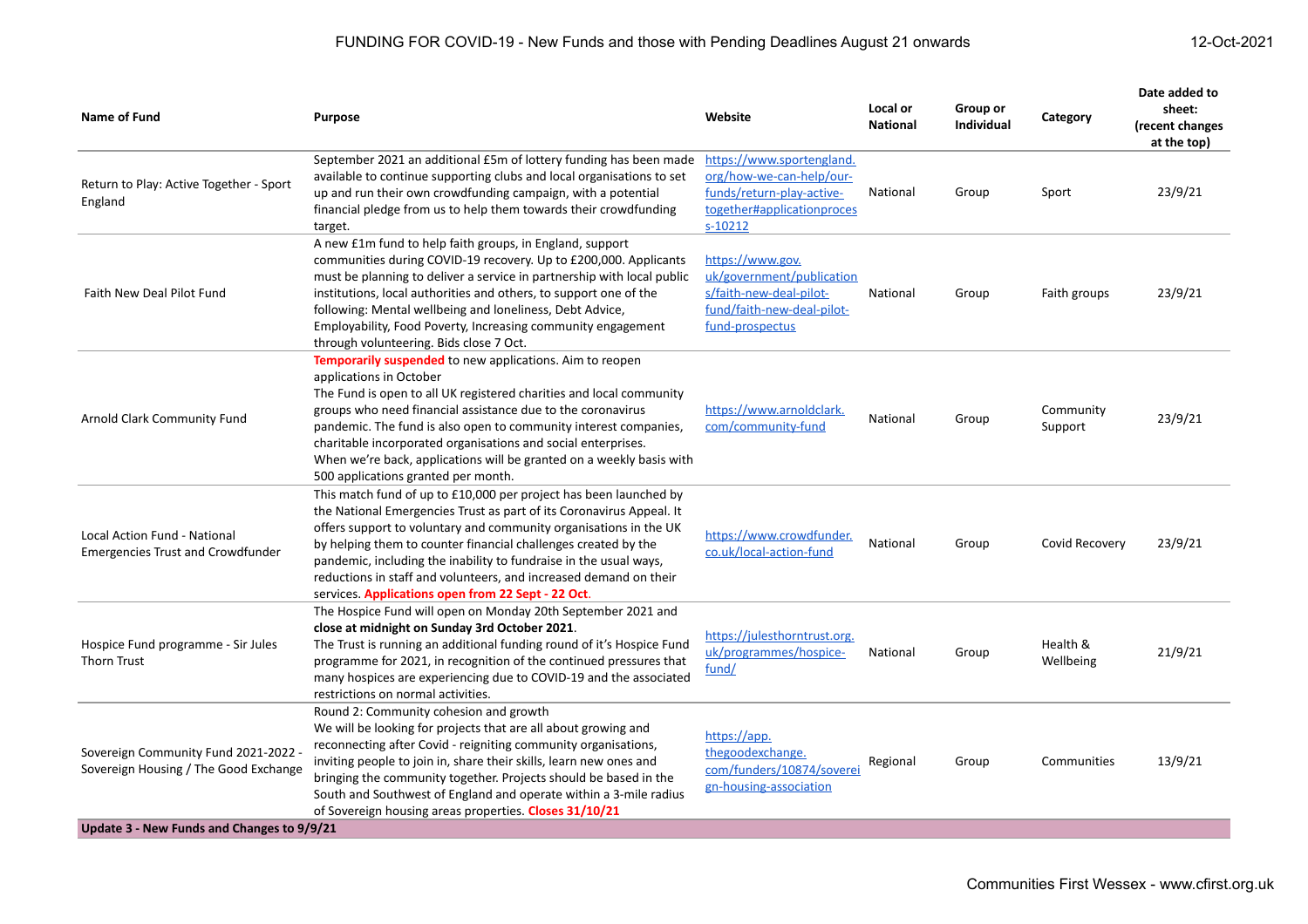| Name of Fund                                                                   | <b>Purpose</b>                                                                                                                                                                                                                                                                                                                                                                                                                                                                                                                                                            | Website                                                                                                             | Local or<br><b>National</b> | Group or<br><b>Individual</b> | Category                                                                         | Date added to<br>sheet:<br>(recent changes<br>at the top) |
|--------------------------------------------------------------------------------|---------------------------------------------------------------------------------------------------------------------------------------------------------------------------------------------------------------------------------------------------------------------------------------------------------------------------------------------------------------------------------------------------------------------------------------------------------------------------------------------------------------------------------------------------------------------------|---------------------------------------------------------------------------------------------------------------------|-----------------------------|-------------------------------|----------------------------------------------------------------------------------|-----------------------------------------------------------|
| HIWCF Strategic Youth Recovery Fund                                            | Grants of £12,000 - £15,000 are available to help organisations in<br>Hampshire, Isle of Wight, Portsmouth and Southampton that are<br>working with young people. The grants will help to rebuild volunteer<br>bases, to ensure greater sustainability for the future. Grants will<br>cover projects that build new skills and opportunities for young<br>people and will help organisations to develop resilience and<br>capability to maintain impact and reach. Collaborative project<br>partnerships are also eligible to apply.<br><b>Closes 4th October 2021</b>    | https://www.hiwcf.<br>com/grant/strategic-youth-<br>recovery/                                                       | Local                       | Group                         | Young People                                                                     | 9/9/21                                                    |
| <b>HIWCF Recovery Fund</b>                                                     | Grants of £1,000 - £5,000 are available for organisations across<br>Hampshire, Isle of Wight, Portsmouth and Southampton, that are<br>working with young people aged 16-25 and older people aged over<br>65 who have been negatively impacted by Covid-19, to help address<br>poverty (including housing), digital inclusion and skills and<br>opportunities. Grants will cover the purchase of equipment, running<br>costs including salaries, core costs and project costs, hire of meeting<br>spaces, volunteer expenses and more.<br><b>Closes 4th October 2021</b>   | https://www.hiwcf.<br>com/grant/recovery-fund/                                                                      | Local                       | Group                         | Young People,<br>Older People                                                    | 9/9/21                                                    |
| <b>Covid Reflections</b>                                                       | Covid Reflections' purpose is to raise money to provide support to<br>people who have been disadvantaged as a result of the Covid-19<br>pandemic. We do this by issuing grants to individuals, charities or<br>other organisations who are working to lower the impact of Covid-19.                                                                                                                                                                                                                                                                                       | https://covidreflections.<br>org/charities                                                                          | National                    | Group and<br>Individual       | Covid Impact                                                                     | 9/9/21                                                    |
| Learning Disability and Autism<br>Programme Grant - NHS England                | Additional funding for national Voluntary and Community Sector<br>organisations to support children, young people and adults with a<br>learning disability and autistic people in response to the COVID-19<br>pandemic. This funding is for national Voluntary and Community<br>Sector organisations to provide additional support for children, young<br>people and adults with learning disability and autism and their<br>families as they continue to live with and through the impact of the<br>pandemic.<br>The closing date for applications is 15 September 2021. | https://www.england.nhs.<br>uk/learning-disabilities/                                                               | National                    | Group                         | Children,<br>Young People,<br>Learning<br>Disability,<br>Health and<br>Wellbeing | 9/9/21                                                    |
| Wave 105 Cash for Kids Funding<br>Update 2 - New Funds and Changes to 12/8/21: | Grants are available to organisations seeking to help the individual<br>families they work with affected by poverty due to the COVID-19<br>virus. Organisations can apply for funds to support children living in<br>or affected by poverty. Grants will be £35 per child for items that<br>support children and young people's physical and mental well-being.                                                                                                                                                                                                           | https://www.<br>cashforkidsgive.co.<br>uk/emergency-<br>appeals/south/3d8440f4-<br>f68f-4aba-8a1a-<br>bf4001ff6f28/ | Local                       | Group                         | Children                                                                         | 26/8/21                                                   |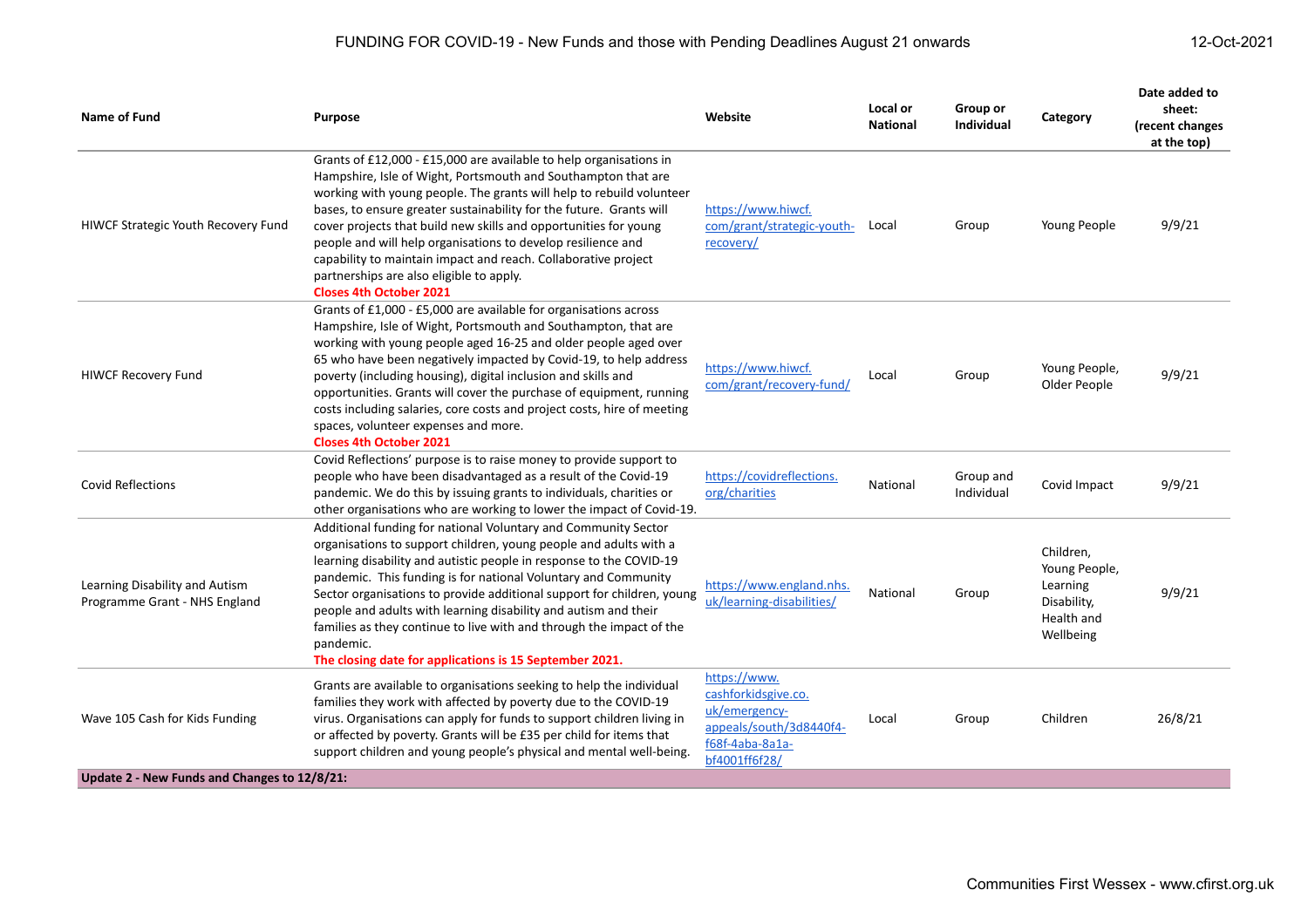| <b>Name of Fund</b>                                                | <b>Purpose</b>                                                                                                                                                                                                                                                                                                                                                                                                                                                                      | Website                                                                                               | Local or<br><b>National</b> | Group or<br><b>Individual</b> | Category                   | Date added to<br>sheet:<br>(recent changes<br>at the top) |
|--------------------------------------------------------------------|-------------------------------------------------------------------------------------------------------------------------------------------------------------------------------------------------------------------------------------------------------------------------------------------------------------------------------------------------------------------------------------------------------------------------------------------------------------------------------------|-------------------------------------------------------------------------------------------------------|-----------------------------|-------------------------------|----------------------------|-----------------------------------------------------------|
| <b>Culture Recovery Fund: Continuity</b><br>Support - Arts Council | The aim of this strand of the fund is to continue supporting the<br>thousands of organisations that have Culture Recovery Fund<br>investment, but are in need of additional financial support to help<br>them transition back to full operation as we begin to emerge from<br>the pandemic.<br>Application Open Date: 12pm (midday), Monday 16 August 2021<br>Application Deadline: 12pm (midday), Friday 27 August 2021                                                            | https://www.artscouncil.<br>org.uk/funding/culture-<br>recovery-fund-continuity-<br>support#section-1 | National                    | Group                         | Arts                       | 12/8/21                                                   |
| Update 1 - New Funds and Changes to 2/8/21:                        |                                                                                                                                                                                                                                                                                                                                                                                                                                                                                     |                                                                                                       |                             |                               |                            |                                                           |
| Local Connections Fund - Gov DCMS /<br>National Lottery            | For charities and interest groups that reduce social isolation. Small<br>grants between £300 and £2,500. To help local organisations bring<br>people and communities together as the country recovers from the<br>coronavirus pandemic. First round will open for applications on 5<br>January and close on 26 January 2021. 2 rounds; January 21 and<br>summer 21.<br>Deadline 6th August 2021 5pm. - Extended again to 20th August<br>5pm                                         | https://www.<br>tnlcommunityfund.org.<br>uk/funding/programmes/lo<br>cal-connections-fund             | National                    | Groups                        | Social Isolation           | 2/8/21                                                    |
| Covid-19 Response Fund - Volant Trust                              | The Volant Trust accepts applications from charities in the UK and<br>internationally that demonstrate a strong focus on alleviating social<br>deprivation and helping vulnerable groups who have been<br>particularly impacted by the Covid-19 pandemic. Applications for<br>medical equipment and the production or distribution of PPE will also<br>be considered. Reopened. Applications close 31st December 2021.                                                              | https://www.volanttrust.<br>org/how-to-apply-covid-19/                                                | National                    | Group                         | Deprivation,<br>Vulnerable | 2/8/21                                                    |
| Arts Council National Lottery Project<br>Grants                    | National Lottery Project Grants supports thousands of individual<br>artists, community and cultural organisations. Until 31 August 2021,<br>the fund will focus on the needs of smaller independent<br>organisations and individual practitioners. Arts, Museums and Library<br>projects. We've reopened the fund with additional supplementary<br>guidance which applies until 31 August 2021                                                                                      | https://www.artscouncil.<br>org.uk/projectgrants#                                                     | National                    | Group and<br>Individual       | Arts, Heritage             | 2/8/21                                                    |
| Green Recovery Challenge Fund                                      | A short-term competitive fund to kick-start environmental renewal<br>whilst creating and retaining a range of jobs in England. It is open to<br>environmental charities and their partners.<br>The Green Recovery Challenge Fund is accepting applications for two<br>grant levels:<br>£50,000 - £250,000 and £250,000 - £5million. We are distributing this<br>government funding in partnership with Defra.<br>Up to £250k, deadline 2 Oct 21.<br>Over £250k, deadline 24 Sept 21 | https://www.heritagefund.<br>org.uk/funding                                                           | National                    | Groups                        | Conservation               | 2/8/21                                                    |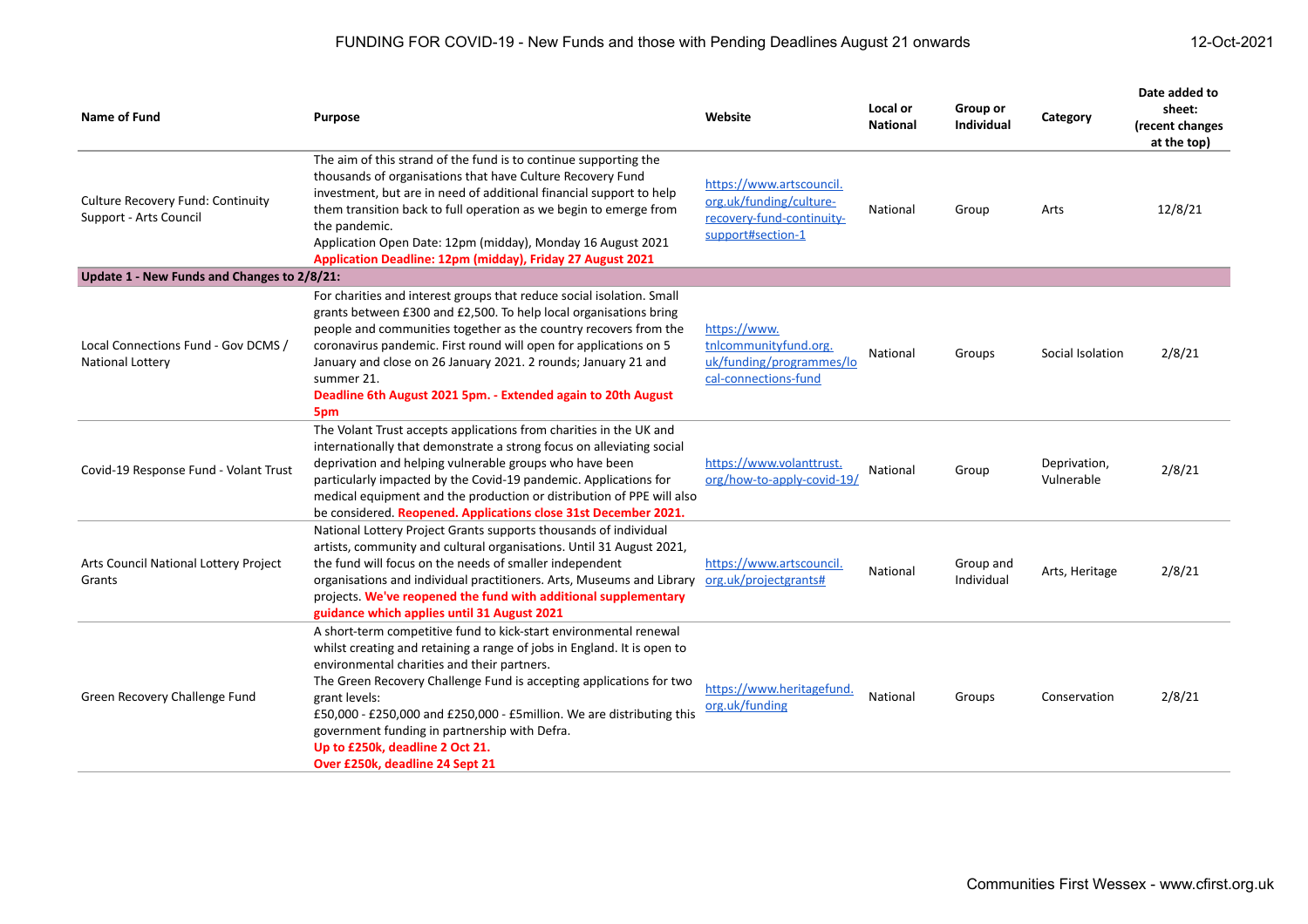| <b>Name of Fund</b>                                                                  | <b>Purpose</b>                                                                                                                                                                                                                                                                                                                                                                                                                                                                                                                                                                                                                                                                                        | Website                                                                                                 | Local or<br><b>National</b> | Group or<br>Individual | Category                                 | Date added to<br>sheet:<br>(recent changes<br>at the top) |
|--------------------------------------------------------------------------------------|-------------------------------------------------------------------------------------------------------------------------------------------------------------------------------------------------------------------------------------------------------------------------------------------------------------------------------------------------------------------------------------------------------------------------------------------------------------------------------------------------------------------------------------------------------------------------------------------------------------------------------------------------------------------------------------------------------|---------------------------------------------------------------------------------------------------------|-----------------------------|------------------------|------------------------------------------|-----------------------------------------------------------|
| Mental Health Sustainability Fund                                                    | Funding costs that can positively impact the sustainability of an org -<br>specifically those supporting the mental health and wellbeing of<br>communities disproportionately impacted by Covid-19; with a focus<br>on those led by and/or are supporting Black, Asian, Minority Ethnic<br>communities. Also organisations supporting other disadvantaged<br>groups such as the homeless community, those in contact with the<br>criminal justice system, children and young people, women and girls,<br>victims of domestic violence etc. Deadline 11.59pm on 13th<br>December 2020<br>New deadline for 2021 round 13th August                                                                       | https://amhp.org.uk/our-<br>work/mh-sustainability-<br>programme/mental-health-<br>sustainability-fund/ | National                    | Group                  | Mental Health,<br>BAME,<br>Disadvantaged | 2/8/21                                                    |
| Barclays 100x100 UK Covid-19<br>Community Relief Fund - Prince's<br>Countryside Fund | The Prince's Countryside Fund has grants of up to £10,000 available<br>for projects from across the UK which are working to create resilient<br>rural communities.<br>Barclays 100x100 UK Covid-19 Community Relief Fund is OPEN for<br>applications<br>Friday 19th March<br><b>Current round: Applications close 6pm Friday 6 August, 2021.</b>                                                                                                                                                                                                                                                                                                                                                      | https://www.<br>princescountrysidefund.org.<br>uk/grant-giving-<br>programme/grant-<br>programme        | National                    | Group                  | Rural<br>Communities                     | 2/8/21                                                    |
| Armed Forces Covenant Fund - Various                                                 | New programmes opening in April, designed to support veterans,<br>Armed Forces families and serving personnel, to recover from some<br>of the wider impacts of the Covid pandemic.<br>Sustaining Support for Armed Forces Communities (up to £100,000<br>for existing charitable projects to help charities to sustain activities<br>and services that people from Armed Forces communities use and<br>value) Round 2 closes 9th Sept midday.<br>Force for Change (up to £10,000 for community projects that reduce<br>isolation and promote integration; supporting post-Covid recovery in<br>local Armed Forces communities affected by isolation) Deadline for<br>Round 3 will be 19 November 2021 | https://covenantfund.org.<br>uk/programmes/                                                             | National                    | Group                  | <b>Armed Forces</b>                      | 2/8/21                                                    |
| Developing Your Creative Practice - Arts<br>Council                                  | DYCP supports individuals who are cultural and creative practitioners<br>and want to take time to focus on their creative development. From<br>£2,000 to £10,000 for individuals with their own creative<br>development, which could include research, time to create new<br>work, travel, training, developing ideas, networking or mentoring.<br>Deadline 27 May. Decisions in round 10 will be communicated by 5th<br>August. Round 11 opens 5/8/21                                                                                                                                                                                                                                                | https://www.artscouncil.<br>org.uk/DYCP                                                                 | National                    | Individual             | Arts                                     | 2/8/21                                                    |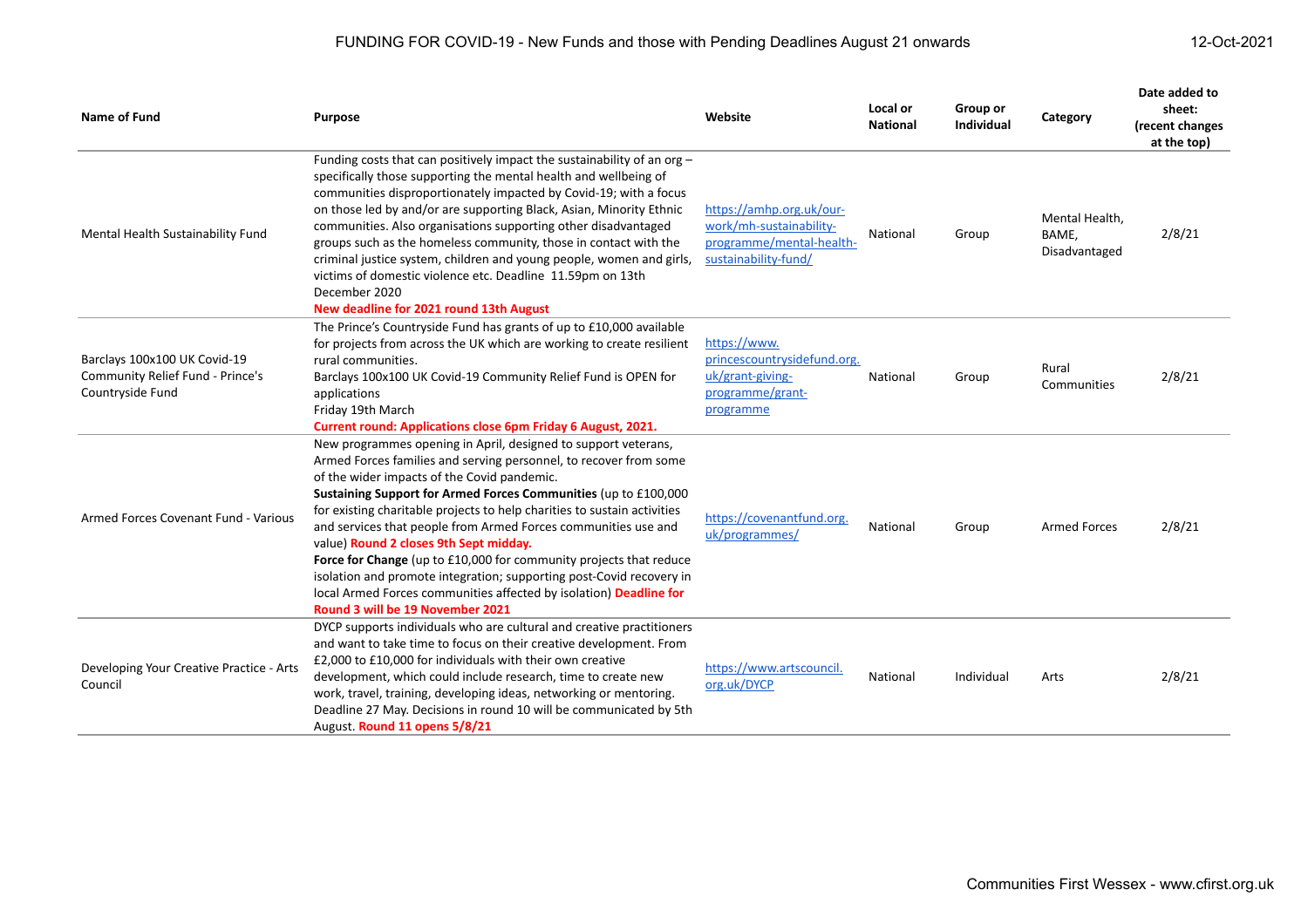| Name of Fund                                                                 | <b>Purpose</b>                                                                                                                                                                                                                                                                                                                                                                                                                                                                                        | Website                                                                                     | Local or<br><b>National</b> | Group or<br>Individual | Category                        | Date added to<br>sheet:<br>(recent changes<br>at the top) |
|------------------------------------------------------------------------------|-------------------------------------------------------------------------------------------------------------------------------------------------------------------------------------------------------------------------------------------------------------------------------------------------------------------------------------------------------------------------------------------------------------------------------------------------------------------------------------------------------|---------------------------------------------------------------------------------------------|-----------------------------|------------------------|---------------------------------|-----------------------------------------------------------|
| The Magdalen Hospital Trust                                                  | Charities working with vulnerable children and young adults,<br>especially those at risk of sexual and other forms of exploitation.<br>Usually £500 - £2,000. 2021 submissions - during Feb/May/Aug/Nov.<br>Will consider existing projects, as well as new ones, especially those<br>responding directly to the needs of young people during the<br>pandemic.<br>Opens on 1st August 2021 and closes on 31st August 2021 (next<br>round opens 1st November 2021 and closes on 30th November<br>2021. | http://www.magdalentrust.<br>org.uk/                                                        | National                    | Group                  | Children and<br>Young People    | 2/8/21                                                    |
| Bringing Communities Back Together<br>Fund - ASDA Foundation                 | To reunite communities, celebrate togetherness, and support groups<br>as Coronavirus restrictions begin to ease across the UK during July,<br>August and September. Grants of between £250 and £1,000 to either<br>get activities back on track such as gardening clubs, lunch clubs and<br>recreational activities; hold a get-together event such as a welcome<br>back party or community celebration; or a combination of the two.<br><b>Closing date 16 August 2021</b>                           | https://www.<br>asdafoundation.org/how-<br>to-apply                                         | National                    | Group                  | General public,<br>togetherness | 2/8/21                                                    |
| Jeans for Genes Day                                                          | Our focus in this funding round will be on supporting small but vital<br>disorder specific charities adapt, respond and recover from the<br>affects of the Coronavirus pandemic. A simplified grant application<br>will be open for genetic disorder charities in the UK on 1 July 2021.<br>The deadline for applications is 12 August. In this funding round we<br>will be awarding a series of one- off unrestricted grants of £2,500                                                               | https://www.jeansforgenes.<br>org/jeans-for-genes-grant-<br>programme/apply-for-a-<br>grant | National                    | Group                  | Health &<br>Wellbeing           | 2/8/21                                                    |
| Black & Minoritised Women's Fund -<br>Women's Resource Centre                | WRC is pleased to be able to support the Black and minoritised led-by<br>and for women's sector (charities and groups predominately working<br>with women) who have been disproportionately impacted by Covid-<br>19 with the core grants it needs to deliver critical services at this<br>time.<br>Applications for £10,000 grants will open on 1st September 2021.<br>The application deadline is 3pm on 1 October 2021                                                                             | https://www.wrc.org.<br>uk/Pages/Category/black-<br>minoritised-womens-fund                 | National                    | Group                  | BAME, Women                     | 2/8/21                                                    |
| TDS Charitable Foundation - Promoting<br>knowledge of landlords' obligations | Foundation is looking to support projects which focus on one of the<br>following themes:<br>Promoting knowledge of landlords' obligations or Promoting<br>knowledge of tenants' rights & responsibilities<br>We are particularly interested in receiving applications that seek to<br>drive forward education and learning as well as dispute resolution, in<br>light of the impact which Covid-19 has had on the Private Rented<br>Sector. Closes 5pm 27th August                                    | https://tdsfoundation.org.<br>uk/#apply-for-funding                                         | National                    | Groups                 | Housing                         | 2/8/21                                                    |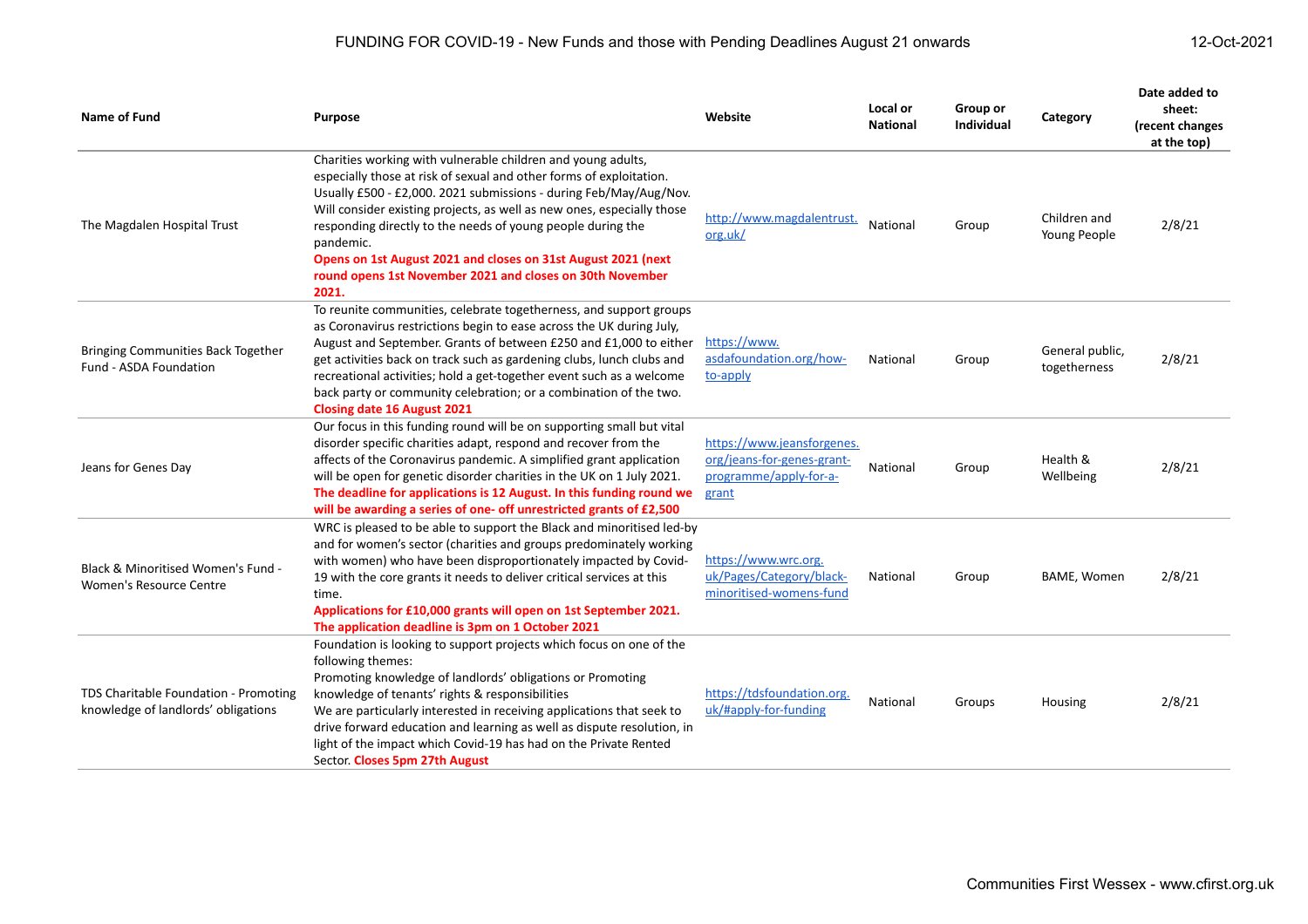| <b>Name of Fund</b>                                                                                         | Purpose                                                                                                                                                                                                                                                                                                                                                                                                                                                                                                                                                                                                                                                                 | Website                                                                                                 | Local or<br><b>National</b> | Group or<br><b>Individual</b> | Category                                 | Date added to<br>sheet:<br>(recent changes<br>at the top) |
|-------------------------------------------------------------------------------------------------------------|-------------------------------------------------------------------------------------------------------------------------------------------------------------------------------------------------------------------------------------------------------------------------------------------------------------------------------------------------------------------------------------------------------------------------------------------------------------------------------------------------------------------------------------------------------------------------------------------------------------------------------------------------------------------------|---------------------------------------------------------------------------------------------------------|-----------------------------|-------------------------------|------------------------------------------|-----------------------------------------------------------|
| BBC Children in Need Main & Small<br><b>Grants Programmes</b>                                               | BBC Children in Need are continuing our commitment to fund<br>organisational costs for groups working with children and young<br>people and delivering positive impact. We are encouraging<br>applications for organisational cost funding to support the day-to-day<br>running costs of delivering your work. We know that this flexibility<br>can be a real help and we are driven to support the sector with these<br>types of grants after the effects of COVID-19.<br>Main grants deadline for the current round is 11.30am, August<br>23rd, 2021. Small grants opens 16th August                                                                                  | https://www.<br>bbcchildreninneed.co.<br>uk/grants/covid-19-funding-<br>streams//                       | National                    | Group                         | Children                                 | 2/8/21                                                    |
| <b>Culture Recovery Fund: Emergency</b><br>Resource Support - Arts Council                                  | Organisations who were financially sustainable before Covid-19 but<br>are now at imminent risk of failure and have exhausted all other<br>options for increasing their resilience. Between £25,000 and £3<br>million (£1 million for for-profit organisations). Applications are<br>subject to permission to apply being granted. The latest we can<br>accept a permission to apply request is 12pm (midday) on 30<br>Septemeber 2021. Application Deadline: 12pm (midday), 14<br>October 2021.                                                                                                                                                                         | https://www.artscouncil.<br>org.uk/CRFgrants                                                            | National                    | Group                         | Arts Culture                             | 2/8/21                                                    |
| Mental Health Sustainability Fund                                                                           | Funding costs that can positively impact the sustainability of an org $-$<br>specifically those supporting the mental health and wellbeing of<br>communities disproportionately impacted by Covid-19; with a focus<br>on those led by and/or are supporting Black, Asian, Minority Ethnic<br>communities. Also organisations supporting other disadvantaged<br>groups such as the homeless community, those in contact with the<br>criminal justice system, children and young people, women and girls,<br>victims of domestic violence etc.<br>New deadline for 2021 round 13th August                                                                                 | https://amhp.org.uk/our-<br>work/mh-sustainability-<br>programme/mental-health-<br>sustainability-fund/ | National                    | Group                         | Mental Health,<br>BAME,<br>Disadvantaged | 2/8/21                                                    |
| PHE Reproductive Health, Sexual Health<br>and HIV Innovation Fund 2021-22 -<br><b>Public Health England</b> | The Innovation Fund aims to maximise the potential in the voluntary<br>sector to develop innovative ways of addressing inequalities and<br>poor sexual and/or reproductive health and HIV outcomes. The Fund<br>is open to projects across sexual health, reproductive health and HIV.<br>Criteria includes projects that aim to support the strengthening of<br>pathways, access to services and those most impacted by the COVID-<br>19 pandemic. Proposals will be accepted from voluntary sector<br>organisations to deliver projects between £30,000 and £60,000.<br>Applications must be submitted using the form provided by 17:00 on<br><b>Friday 13 August</b> | https://www.phe-events.<br>org.<br>uk/hpa/frontend/reg/thom<br>e.csp                                    | National                    | Group                         | Health &<br>Wellbeing                    | 2/8/21                                                    |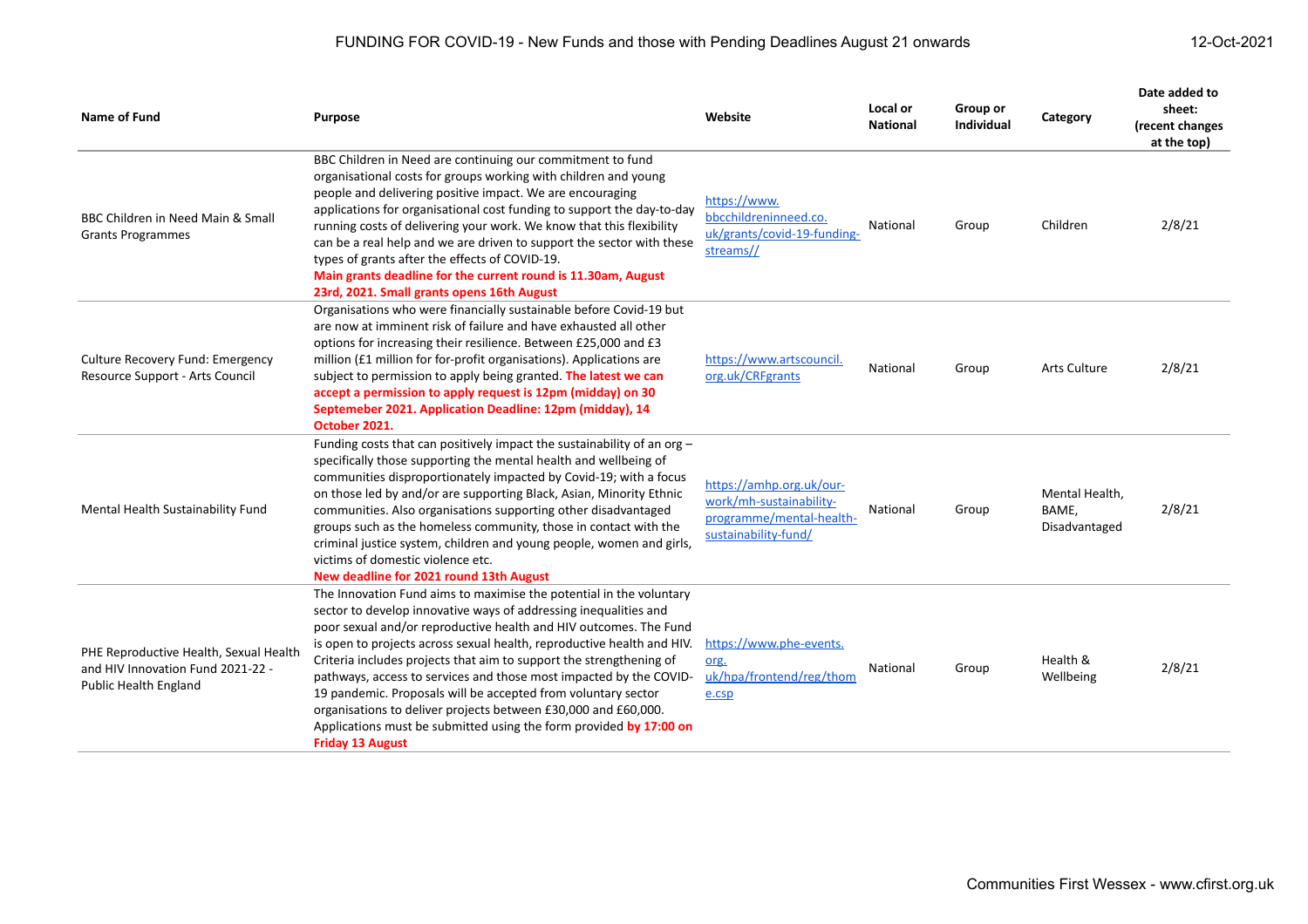| <b>Name of Fund</b>                                                                                           | Purpose                                                                                                                                                                                                                                                                                                                                                                                                                                                                                                                                                                                                                                                                                                                                       | Website                                                                                      | Local or<br><b>National</b> | Group or<br><b>Individual</b> | Category                | Date added to<br>sheet:<br>(recent changes<br>at the top) |
|---------------------------------------------------------------------------------------------------------------|-----------------------------------------------------------------------------------------------------------------------------------------------------------------------------------------------------------------------------------------------------------------------------------------------------------------------------------------------------------------------------------------------------------------------------------------------------------------------------------------------------------------------------------------------------------------------------------------------------------------------------------------------------------------------------------------------------------------------------------------------|----------------------------------------------------------------------------------------------|-----------------------------|-------------------------------|-------------------------|-----------------------------------------------------------|
| Reimagine Grants - Art Fund                                                                                   | These new project grants aim to help organisations as they reimagine<br>their activities following the pandemic. They offer support to build<br>expertise, capacity and connections within and outside the sector.<br>Through this programme, we will offer project grants of £5,000 up to<br>£50,000. Small grants will be £5,000 to £15,000 and large grants will<br>be £15,000 to £50,000. Our next deadline for applications is<br><b>Monday 23 August.</b>                                                                                                                                                                                                                                                                               | https://www.artfund.<br>org/supporting-<br>museums/programmes/rei<br>magine-grants           | National                    | Group                         | Arts                    | 2/8/21                                                    |
| Culture Recovery Fund for Heritage -<br><b>Emergency Resource Support - National</b><br>Lottery Heritage Fund | Applicants can apply for grants of between £10,000 and £1 million to<br>cover core operating costs up to a point where they can demonstrate<br>a return to financial viability. Funding cannot extend beyond 31<br>December 2021. While we do not anticipate that awards will be<br>made above these limits, we will, by exception, consider applications<br>which exceed the upper limit where it can be demonstrated that<br>additional funding is necessary for survival.<br>The fund is open for Expressions of Interest. You can apply any time<br>until 12pm on 30 September 2021.                                                                                                                                                      | https://www.heritagefund.<br>org.uk/funding/culture-<br>recovery-fund-emergency-<br>resource | National                    | Group                         | Heritage                | 2/8/21                                                    |
| Esmee Fairburn Collections Fund -<br><b>Sustaining Engagement with Collections</b>                            | In response to the current difficulties facing museums, we are<br>diverting £350k to a new type of small grant, Sustaining Engagement<br>with Collections, which will offer grants of up to £30k for projects of<br>up to a year. This will enable us to support 12-15 organisations to<br>explore different ways of engaging with collections while physical<br>access is not available or is severely limited.<br>The deadline for applications to this fund is 26 May 2020.<br>Expression of interest deadlines are 26 April for grant awards in July<br>and 13 September 2021 for awards in December                                                                                                                                      | https://www.<br>museumsassociation.<br>org/funding/esmee-<br>fairbairn-collections-fund/#    | National                    | Groups                        | Museums                 | 2/8/21                                                    |
| <b>GSK Grow Programme</b>                                                                                     | Up to 10 charities will receive £10,000 in unrestricted funding plus<br>training and development valued at £3,200. Up to five runner-up<br>charities will receive £1,000.<br>We recognise the challenges that smaller charities can have accessing<br>funding to support the health and wellbeing of their communities.<br>We also know that many of the people leading these charities have<br>been working under huge pressure, particularly during the Covid-19<br>pandemic. That's why we are launching the GSK Grow Programme to<br>run alongside the GSK IMPACT Awards. Charities with income under<br>£120,000 who support the least privileged and more diverse<br>communities in the UK.<br>Deadline 5pm on Monday 20 September 2021 | https://www.kingsfund.org.<br>uk/projects/gsk-grow-<br>programme                             | National                    | Group                         | Health and<br>Wellbeing | 2/8/21                                                    |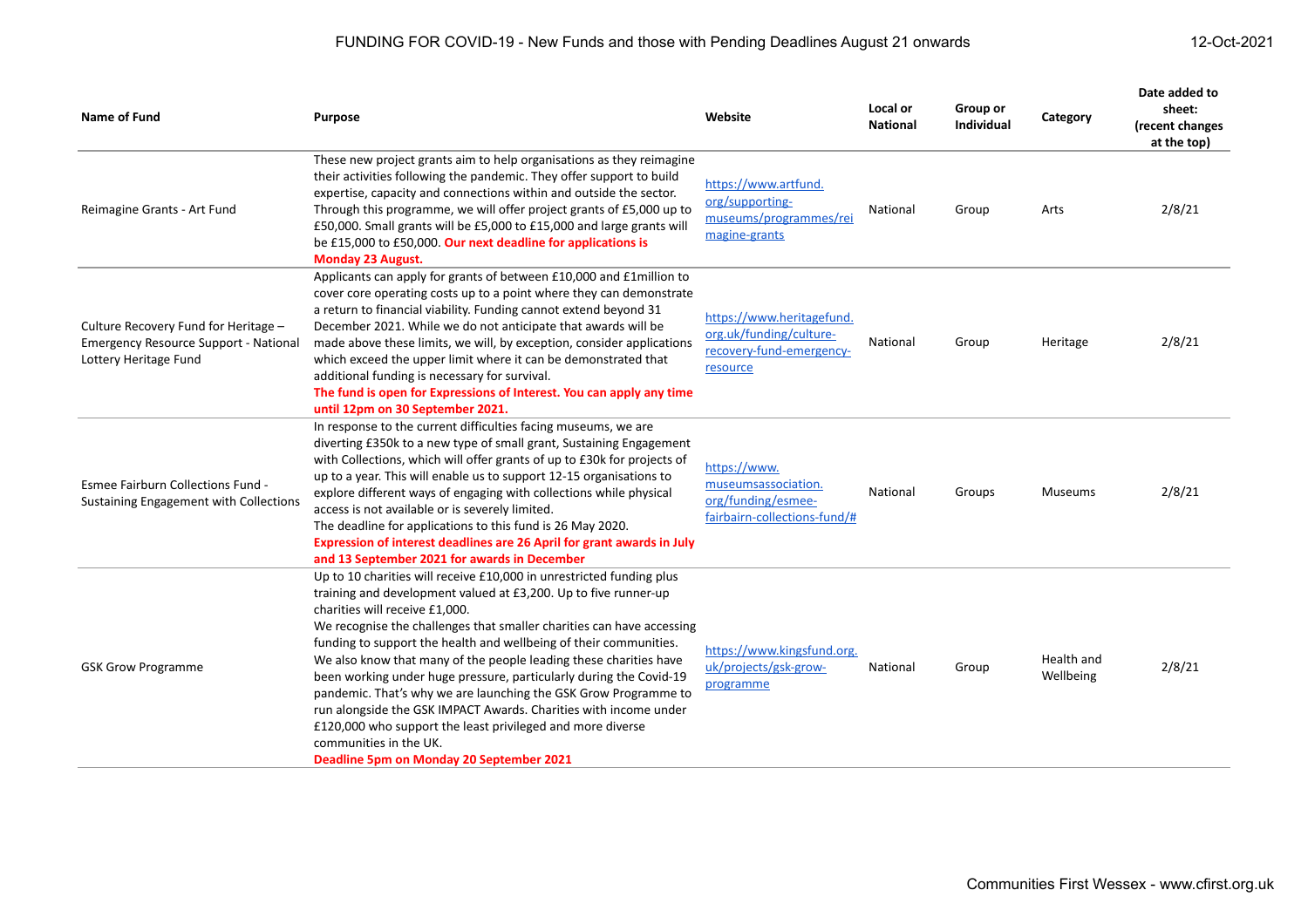| <b>Name of Fund</b>                                                | <b>Purpose</b>                                                                                                                                                                                                                                                                                                                                                                                                                                                                                                                                                                                                                                                                                                                                    | Website                                                                                          | Local or<br><b>National</b> | Group or<br><b>Individual</b> | Category             | Date added to<br>sheet:<br>(recent changes<br>at the top) |
|--------------------------------------------------------------------|---------------------------------------------------------------------------------------------------------------------------------------------------------------------------------------------------------------------------------------------------------------------------------------------------------------------------------------------------------------------------------------------------------------------------------------------------------------------------------------------------------------------------------------------------------------------------------------------------------------------------------------------------------------------------------------------------------------------------------------------------|--------------------------------------------------------------------------------------------------|-----------------------------|-------------------------------|----------------------|-----------------------------------------------------------|
| Culture Recovery Fund for Independent<br>Cinemas: Round 3 - BFI    | This round of funding will have two strands as set out below.<br>Strand One: Emergency Resource Support – for organisations that are<br>in severe need and have not yet received support from the Culture<br>Recovery Fund. All permission to apply forms must be submitted by<br>midday 30 September 2021.<br>Strand Two: Continuity Support – for organisations that are in need<br>and have already received support from the Culture Recovery Fund -<br>dates tbc                                                                                                                                                                                                                                                                             | https://www.bfi.org.uk/get-<br>funding-support/culture-<br>recovery-fund-<br>independent-cinemas | National                    | Group                         | Arts & Media         | 2/8/21                                                    |
| Back2Business Grant Programme - Fiserv                             | Back2Business Grant Programme, which will award £10,000 to<br>ethnically diverse owned small businesses that have been impacted<br>by COVID-19 and lockdown restrictions. We are equipping these<br>businesses with access to capital, coaching and learning<br>opportunities to fuel the growth of our communities, creating<br>sustainable business and shared value for all. Deadline Dec 31 2021<br>12:00 AM                                                                                                                                                                                                                                                                                                                                  | https://aeoworks.smapply.<br>io/prog/fiserv_uk_2021_-<br>back2business grant /                   | National                    | <b>Business</b>               | <b>BAME</b>          | 2/8/21                                                    |
| Covid-19 Recovery Programme - Swire<br><b>Charitable Trust</b>     | As well as our three core programmes, we also have a dedicated £1<br>million Covid-19 Programme. This gives grants to charities who are<br>providing a critical response to the crisis or are facing severe short-<br>term funding pressures.                                                                                                                                                                                                                                                                                                                                                                                                                                                                                                     | https://www.<br>swirecharitabletrust.org.<br>uk/our-work/                                        | National                    | Group                         | Covid Recovery       | 2/8/21                                                    |
| Return to Disability Football Fund -<br><b>Football Voundation</b> | The fund is available to all Clubs and organisations that had a<br>disability team(s) affiliated to the CFA/FA in season 19/20 and/or<br>20/21 to help restart or deliver new disability football activity. Up to<br>£1000. The grant must be used towards either:<br>Returning to football - Restarting football activity across all groups.<br>We particularly welcome applications with a focus on groups that<br>have lapsed due to lockdown and COVID-19 and are at most risk of<br>not returning to pre-COVID activity.<br>New football activity - Delivering new football activity that was<br>cancelled due to lockdown and COVID-19.<br>Open 12 July 2021 and will close when we've received applications<br>to the value of the budget. | https://footballfoundation.<br>org.uk/grant/return-to-<br>disability-football-fund               | National                    | Group                         | Sport,<br>Disability | 2/8/21                                                    |